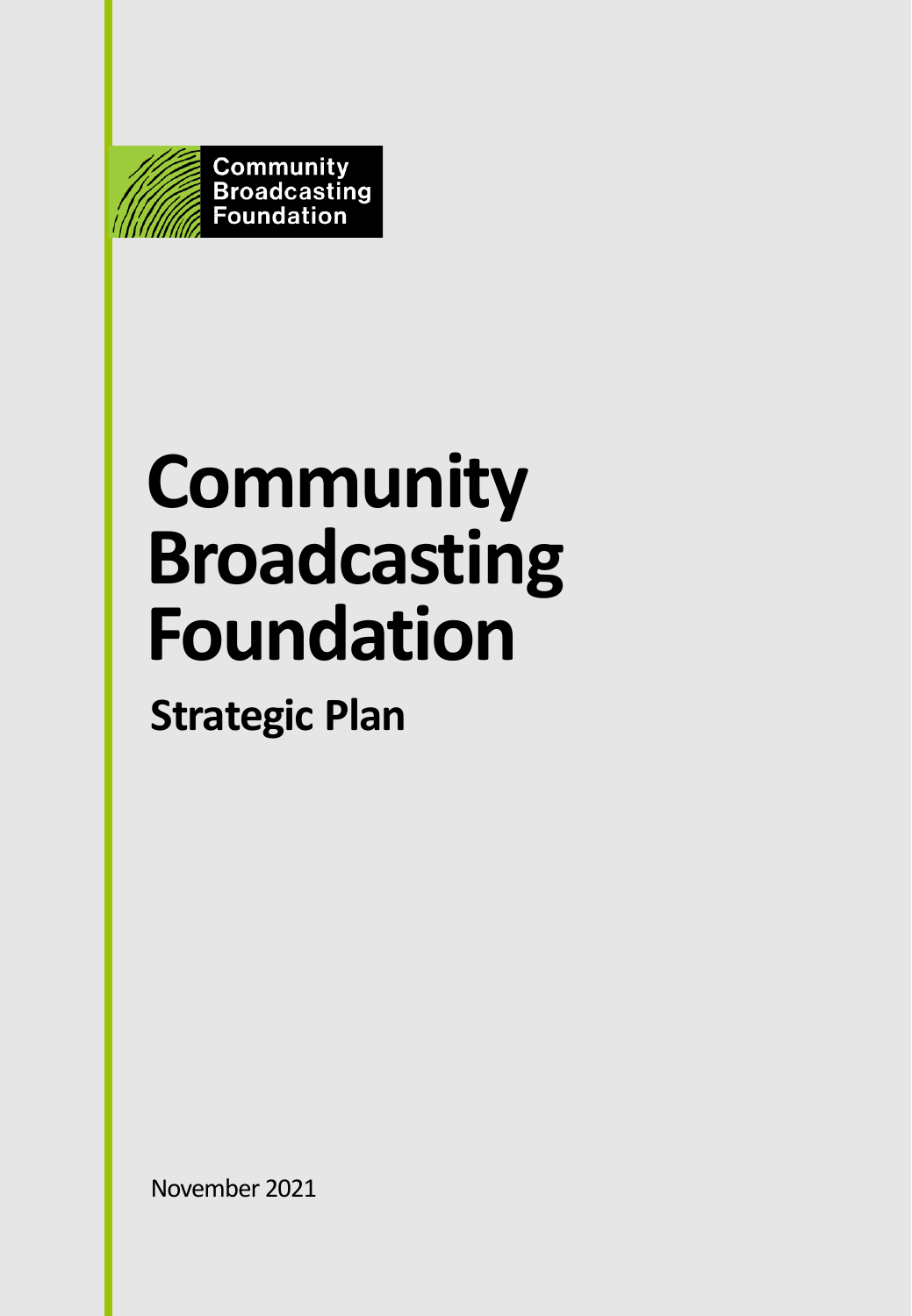

Strategic Plan

## **Thriving and resilient Community Broadcasting**



… we believe hearing stories from our diverse and local communities enriches lives and connects us.

… we believe independent, local and authentic voices creating trusted news, information and cultural content strengthens our society.

… we believe in the need for CBF to be independent and transparent in supporting a resilient sector for the longterm.

### **Our BELIEFS Our VALUES**

Community-minded | We care.

Collaborative | We listen and work together.

Inclusive | We embrace and celebrate diversity.

Trusted | We work with integrity.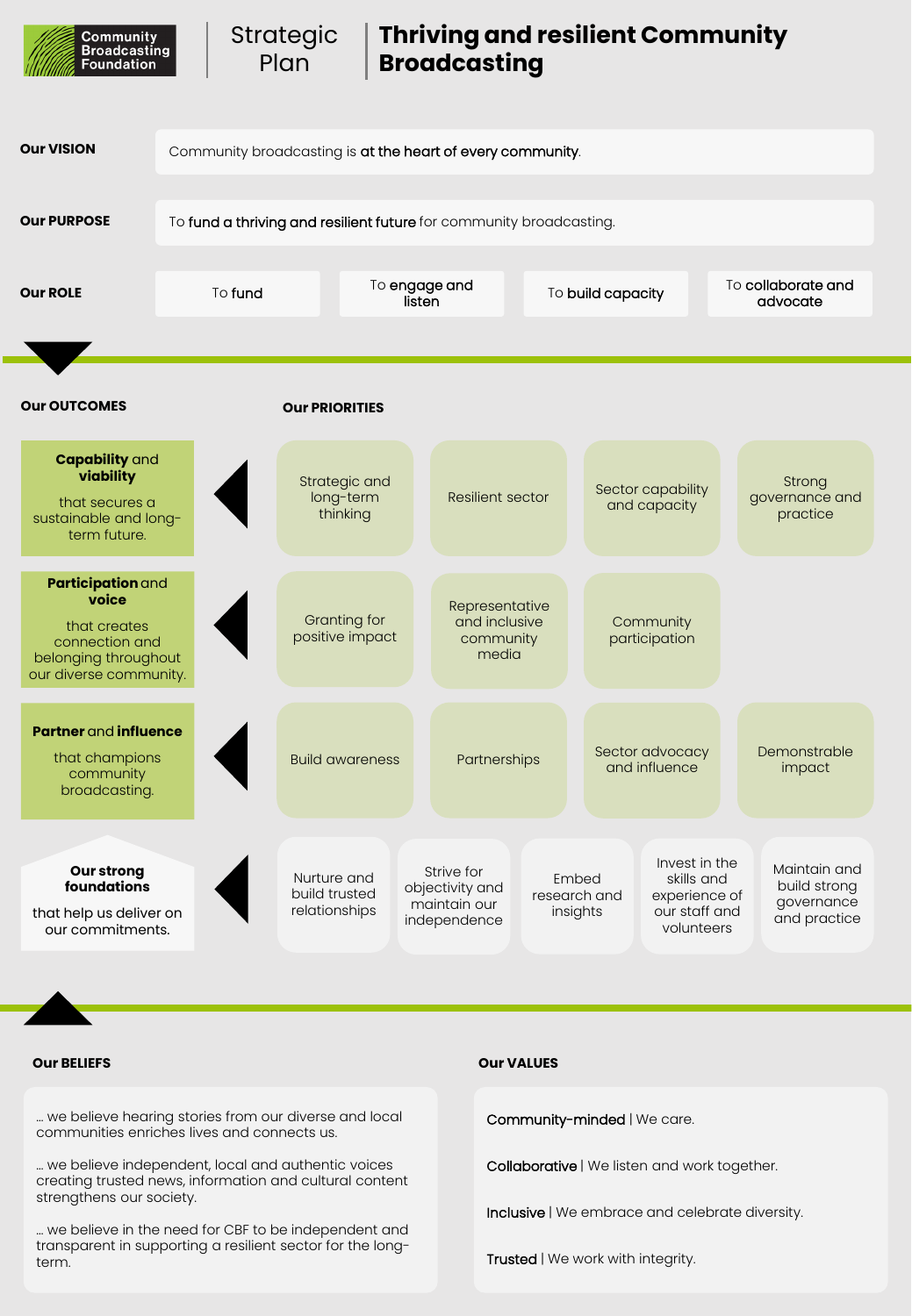

Strategic | Plan

## **Thriving and resilient Community Broadcasting**

### **Our OUTCOMES**

| ur OUTCOMES                                                                                              | <b>Our PRIORITIES</b>                                                                                                                                                                                                  |                                                                                                                                    |                                                                                                                                                                                  |                                                                                                                                                                                    |
|----------------------------------------------------------------------------------------------------------|------------------------------------------------------------------------------------------------------------------------------------------------------------------------------------------------------------------------|------------------------------------------------------------------------------------------------------------------------------------|----------------------------------------------------------------------------------------------------------------------------------------------------------------------------------|------------------------------------------------------------------------------------------------------------------------------------------------------------------------------------|
| <b>Capability and viability</b><br>that secures a<br>sustainable and long-<br>term future.               | Strategic and<br>long-term thinking                                                                                                                                                                                    | <b>Resilient sector</b>                                                                                                            | <b>Sector capability</b><br>and capacity                                                                                                                                         | <b>Strong governance</b><br>and practice                                                                                                                                           |
|                                                                                                          | We fund and support<br>long-term thinking to<br>address the big issues<br>facing the sector and<br>realise opportunities<br>through strategic<br>investment and longer<br>term granting.                               | We fund the sector to<br>develop, test and<br>embed key principles of<br>resilience for long-term<br>viability.                    | We work to identify,<br>invest and build relevant<br>capability and capacity<br>to help community<br>broadcasting stations to<br>thrive.                                         | We encourage grantees<br>to develop and embed<br>good governance<br>practices that<br>strengthen inclusivity,<br>accessibility,<br>accountability, process<br>and decision-making. |
| Participation and voice<br>that creates connection<br>and belonging throughout<br>our diverse community. | <b>Granting for</b><br>positive impact                                                                                                                                                                                 | <b>Representative</b><br>and inclusive<br>community media                                                                          | Community<br>participation                                                                                                                                                       |                                                                                                                                                                                    |
|                                                                                                          | Our grants take into<br>account the diversity<br>and inequities across<br>the sector $-$ we fund on<br>the basis of creating<br>positive impact, ensuring<br>communities and their<br>stories are heard and<br>valued. | We support community<br>media organisations to<br>be engaged with,<br>connected to and<br>reflective of their<br>community.        | We support diverse<br>communities access to<br>information, cultural and<br>local content that<br>enables active<br>participation in<br>community life.                          |                                                                                                                                                                                    |
| Partner and influence<br>that champions<br>community broadcasting.                                       | <b>Build awareness</b>                                                                                                                                                                                                 | <b>Partnerships</b>                                                                                                                | Sector advocacy<br>and influence                                                                                                                                                 | <b>Demonstrable</b><br>impact                                                                                                                                                      |
|                                                                                                          | We work together to<br>better articulate<br>community<br>broadcasting's value<br>and impact, and to build<br>broader awareness and<br>understanding of the<br>community<br>broadcasting story.                         | We collaborate<br>purposefully with sector<br>peaks and other key<br>stakeholders to deliver<br>positive and meaningful<br>change. | We use our unique<br>position, experience and<br>knowledge to champion<br>the community<br>broadcasting sector to<br>influence and inform<br>future investment and<br>policy.    | We capture, understand<br>and communicate the<br>value and positive<br>impact community<br>broadcasting creates.                                                                   |
| <b>Our strong foundations</b><br>that help us deliver on our<br>commitments                              | <b>Nurture and</b><br>build trusted<br>relationships                                                                                                                                                                   | <b>Strive for</b><br>objectivity and<br>maintain our<br>independence                                                               | Invest in the<br>skills and<br><b>Embed research</b><br>experience of<br>and insights<br>our staff and<br>volunteers                                                             | Maintain and<br>build strong<br>governance and<br>practice                                                                                                                         |
|                                                                                                          | We nurture and<br>build trusted<br>relationships that<br>deliver clear and<br>demonstrated<br>value and support                                                                                                        | We strive for<br>objectivity and<br>maintain our<br>independence<br>through every<br>decision and                                  | We value, nurture<br>We use research<br>and invest in the<br>and insights to<br>skills, knowledge<br>inform our<br>and experience of<br>our staff and<br>decisions.<br>مطحب بالح | We embed robust<br>governance and<br>practice in<br>everything we do.                                                                                                              |

collective outcomes.

action.

volunteers.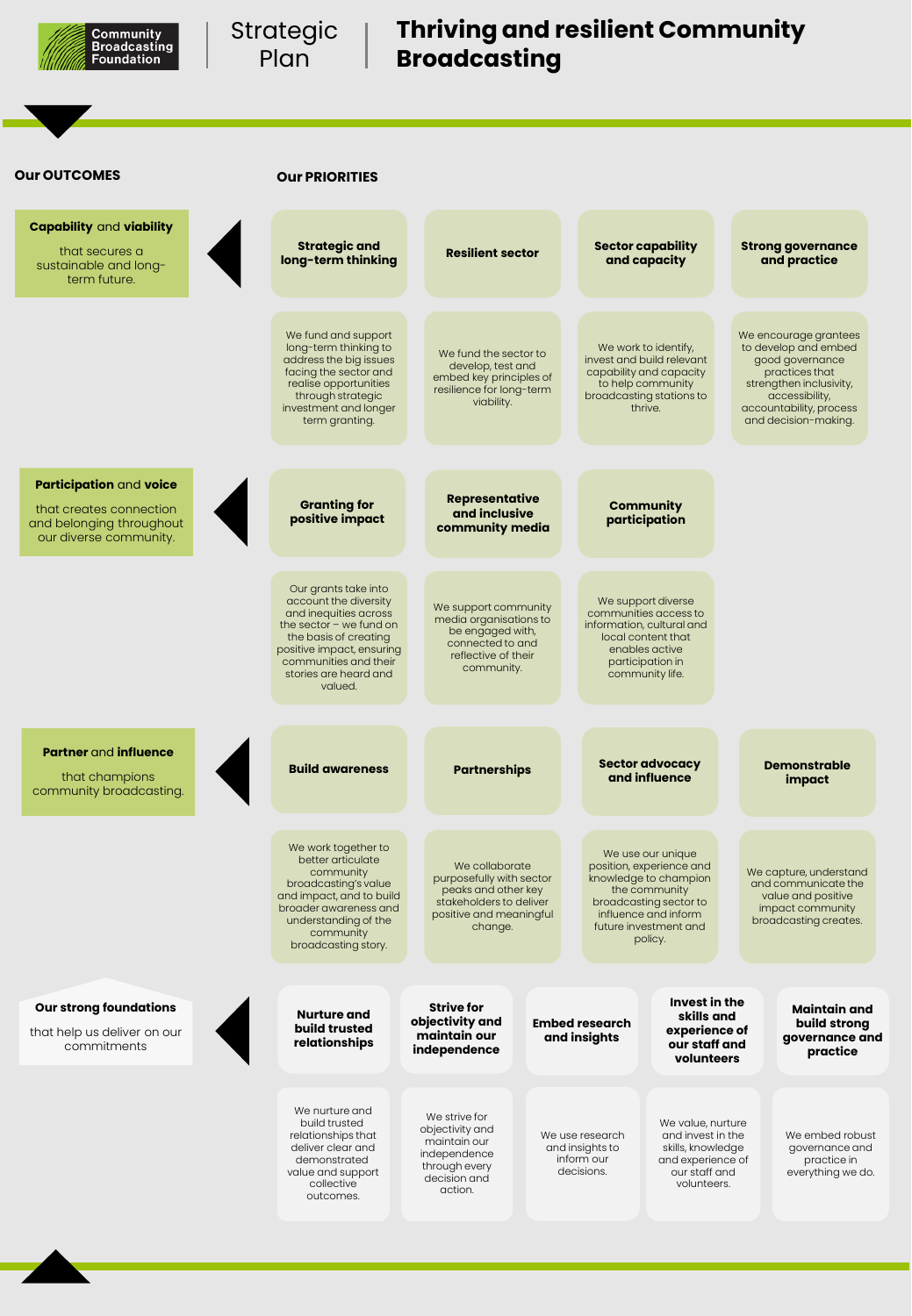

## **Thriving and resilient Community Broadcasting**

### **Our OUTCOMES**

**Capability** and **viability** that secures a

sustainable and longterm future.

**How will we know we have been successful? \*\*DRAFT\*\***

**Resilient sector Sector capability and capacity**

> **Community participation**

**Strong governance and practice**

#### Key measures

**Strategic and long-term thinking**

- Increasing proportion of stations 'surviving' or 'sustainable' (CBAA-modified Social Ventures Australia measure relating to organisational operating surplus)
- Over time an increasing proportion of grants focused on the future via a CBF Future Fund
	- Increasing proportion of stations implementing and reflecting improvement against Station Resilience indicators
	- Major sector-wide initiatives deliver capability and viability outcomes

**Representative and inclusive community media**

• Audiences are growing across all platforms

#### **Participation** and **voice**

that creates connection and belonging throughout our diverse community.

#### Key measures

**Granting for positive impact**

- Increasing proportion of grants that achieved their objectives and are creating positive social and economic impact
	- Content funded meeting or exceeding our [Supporting Content Framework](https://cbf.org.au/grants/grants-available/content/supporting-content-framework/) targets
- *Supporting Inclusivity Framework* and targets developed for our grant programs to guide our decisions and hold us accountable
- Maintaining or increasing the total number of participants in community media over time • Increasing proportion of audience and participants agree community media provides them with a valuable connection to their community

## **Partner** and **influence**

that champions community broadcasting.



#### Key measures

- Increasing awareness of community media in the community over time
- An increase in the community media sector's economic and social value and impact
- Total government funding to the sector increasing over time

#### **Our strong foundations**

that help us deliver on our commitments

**Nurture and build trusted relationships**

**Strive for objectivity and maintain our independence** **Embed research and insights**

**Invest in the skills and experience of our staff and volunteers**

**Maintain and build strong governance and practice**

#### Key measures

- Community media stakeholders feel supported, heard and engaged in our work building increased trust in the grant process and strategic direction over time
- Staff and volunteers feel included, valued, informed and purposeful, and have opportunities to develop their skills
- Regular review of our governance practices, ensuring we are embedding and strengthening inclusivity, accessibility and best practice